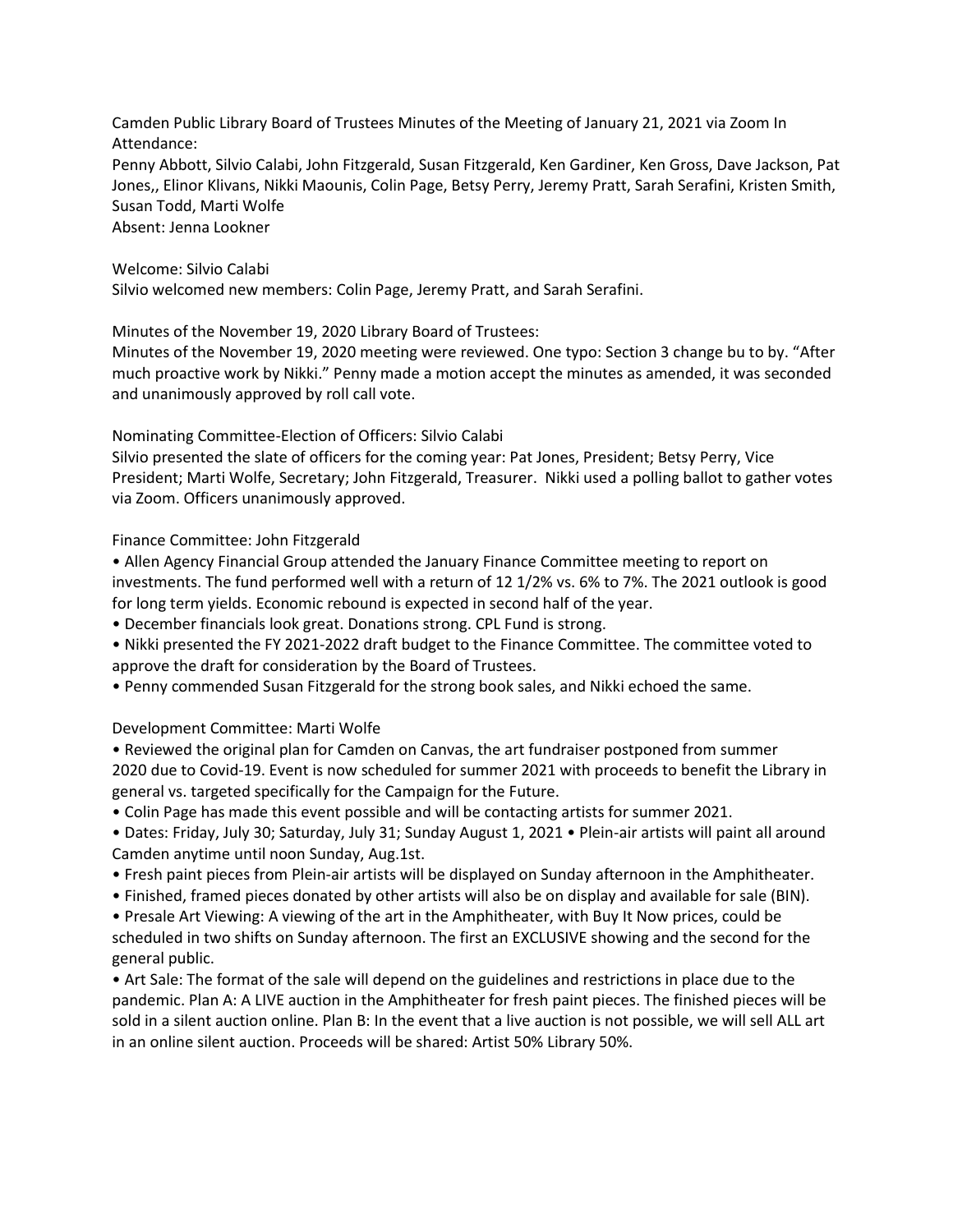Director's Report: Nikki Maounis Update on Library Services Outreach to youngsters and schools • Miss Amy provides story hour for youngsters Monday-Friday. A Wednesday story hour is held outdoors. Two school classes attend and families too.

• Miss Amy also presents the Craft Time program online.

• Outreach to schools: Reminded schools that the public library can provide collections of books for special units of study. A special collection of books to help meet the needs of reluctant readers in a second-grade class is one example of how CPL can help.

• Reached out to school librarians to remind them that CPL serves students of the Five-Town area and school children are provided with a free library card. Schools will put this information in their bulletins for parents to read.

Curbside Pick-up service is going strong with 50 e-mail orders daily, plus phone orders. Everyday, 70-75 orders are filled. Other libraries have seen curb-side service demand drop off once the library reopened, but curbside at CPL continues to be in high demand.

Laptop check-out for outdoor use is going well. This has reduced congestion during the early afternoon hours by opening up two library passes for other patrons.

Program Statistics for 2020 is being gathered for the annual report. Three months into 2020, programming went virtual adding 400 programs and 10,0000 more people attending. Virtual programming in winter may become the norm in future years.

## FY 2021-2022 Draft Budget Assumptions

Nikki shared the assumptions used to guide the development of the draft budget for 2021-2022. She stressed that in order to return to normal hours and programming, fundraising must also return to normal (Harbor Arts in summer and fall, Book Sales, Weddings etc). In addition to donations, CDC safety guidelines will also impact the reopening timeline.

Returning to normal will be a slow process. Normal includes the following: Seven days a week/64 hours a week/ two evenings and Sunday afternoon hours and 10.5 full time equivalent positions. Most likely the library will stay in the same model as it is right now with limited hours, curbside pick- up, outdoor computers through summer and perhaps fall of 2021. Probably May or June 2022 for all normal operations to return. Important that we remain flexible and adjust as things change along the way.

## FY 2021-2022 Draft Budget Presented

Income: Nikki commented on noteworthy budget lines.

• Donations did astonishingly well during the months of pandemic. People see what we are doing for the community.

- Development Committee had a very successful Millay Membership increase.
- Campaign for the Future will provide \$75,000 income

• Event revenue expected at \$8,000, although limited "passing the hat" with virtual programs, mail and email campaign to users of the online programs is planned.

- Harbor Arts planned for Fall 2021.
- Book sales should remain strong.
- Contribution from the Town of Camden will be the same.
- Income from endowment and trust funds are doing well, slow and steady increase.
- Total Projected Income: \$985,860

Expenses: Nikki commented on noteworthy budget lines. A few budget lines reduced.

• Building Needs brought down \$10,000 due to the Siemens contract with the Town. If the Town approves the proposal (Town Meeting Monday, January 25, 2021), it will cover a number of building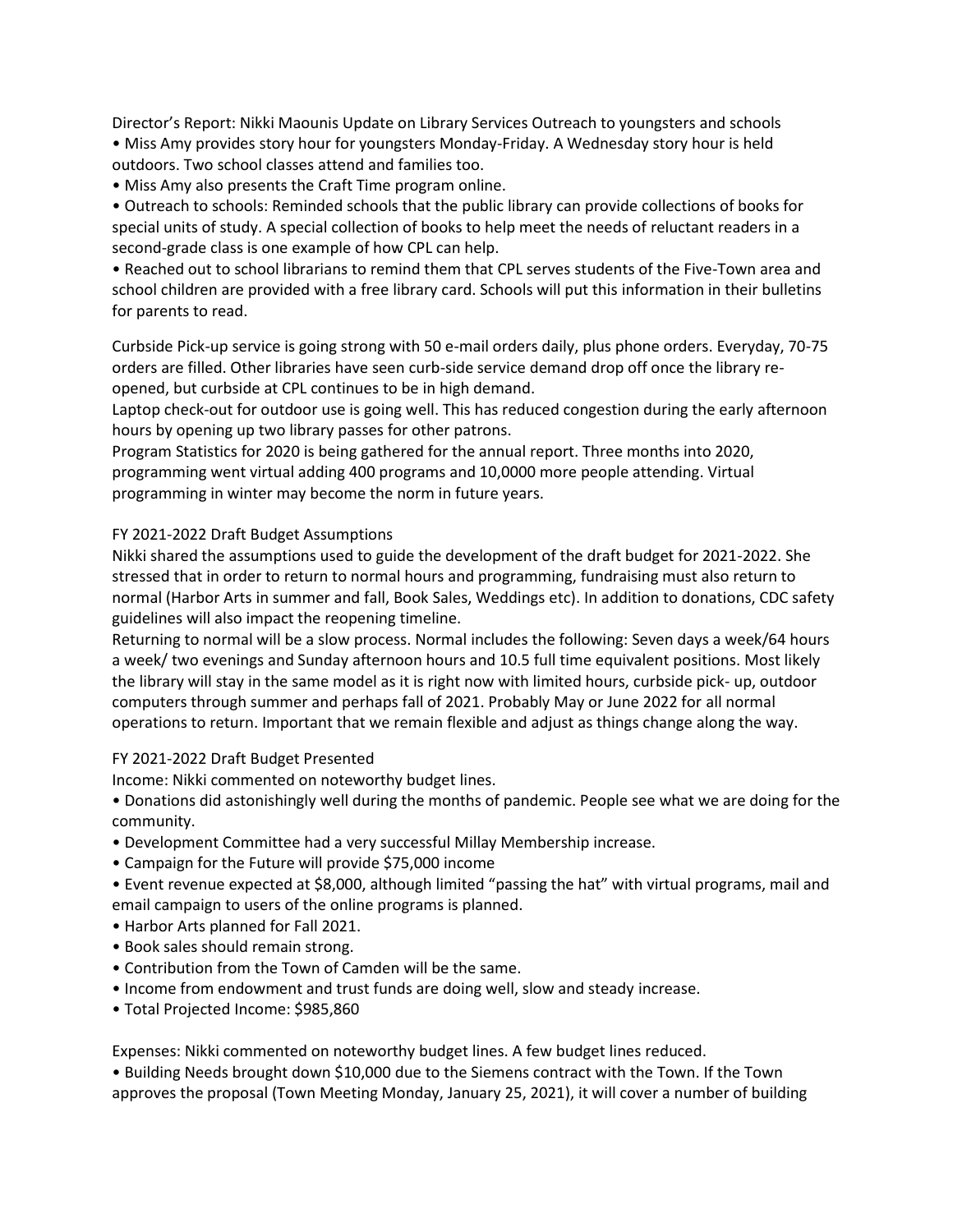needs. If approved, the Town has agreed to pay 1/2 the costs and it is good to have the Town working with us and taking responsibility for the building.

• Program expense line is reduced because much of the programming will take place virtually or outdoors.

• Payroll/Benefits line is set to provide what is needed as the Library prepares to start moving back to normal, increased staff. This is where we will hold back if donations do not come in strong enough. • Full audit will be put off for another year, opting for a "review" instead. A full audit is scheduled every three years, many non-profits are choosing to stretch one more year before full audit. This saves money

Total Projected Expenses: \$985,860

Budget Questions from Trustees:

1. Why does the Library pay the Town for mowing when the Town owns the property? Nikki replied that it has always been this way, and it is not a huge cost. About \$6,000 a year to mow the Library's three acres once a week.

2. Do we have reserve funds?

John Fitzgerald answered that we have about \$36,000 in facility and health reserves.

3. What proceeds can we expect from Camden on Canvas in summer 2021?

Colin Page explained that it is hard to forecast. Art sales have been strong, and he feels optimistic the event will do well.

4. Betsy asked, with business donations down, should we tap landscaping companies, real estate agencies, and contractor businesses for donations?

Nikki agreed that this is a good idea and perhaps we can move on this just the same way we did the Millay Society. The Millay appeal for new members was super successful.

## Motion:

Susan Fitzgerald made a motion to accept the FY 2021-2022 budget as presented by Nikki. Seconded, and unanimously approved by roll call vote.

Building and Grounds: Dave Jackson and Ken Gross

• Dave Jackson shared that parks are quiet. He expects an early spring. Quite a bit of work normally done in the spring has been already been done. Eighteen weddings are scheduled for the coming summer. A few drop-outs due to out-of-state guests (pandemic concerns).

• Ken Gross shared that heating bills are lower this winter. Nikki's wall has not leaked, but it has not been stressed by heavy rain on top of several inches of ice. Hard to tell if we are out of the woods (leaks). Predicts that the Siemens proposal will pass and the Library is the first town building scheduled for the Facility Improvement Measure and work. The Siemens contract will include the following: -LED lighting -2 propane furnaces -2 propane tanks -HVAC control system -Electrostatic 02 prime hardware (takes dust and particles out of air) - Weather-stripping and Insulation - Removal of underground fuel tanks. Discussion ensued about air filtration system.

Green roof has been mentioned as a possible part of "round-two" of bond proposals.

## New Business

Silvio shared that he and Dennis McGuirk, former Library Trustee, met with Shri Verril of Midcoast Conservancy and Alison McKellar, Selectman, in Harbor Park to discuss concerns about sea level rise and the Library's seawall. Library seawall may be two years away from being a safety hazard. In addition, they discussed the ways in which Harbor Park may be impacted if the Montgomery Dam is removed. It appears that dam removal may take "a chunk of lower Harbor Park." Silvio suggested a